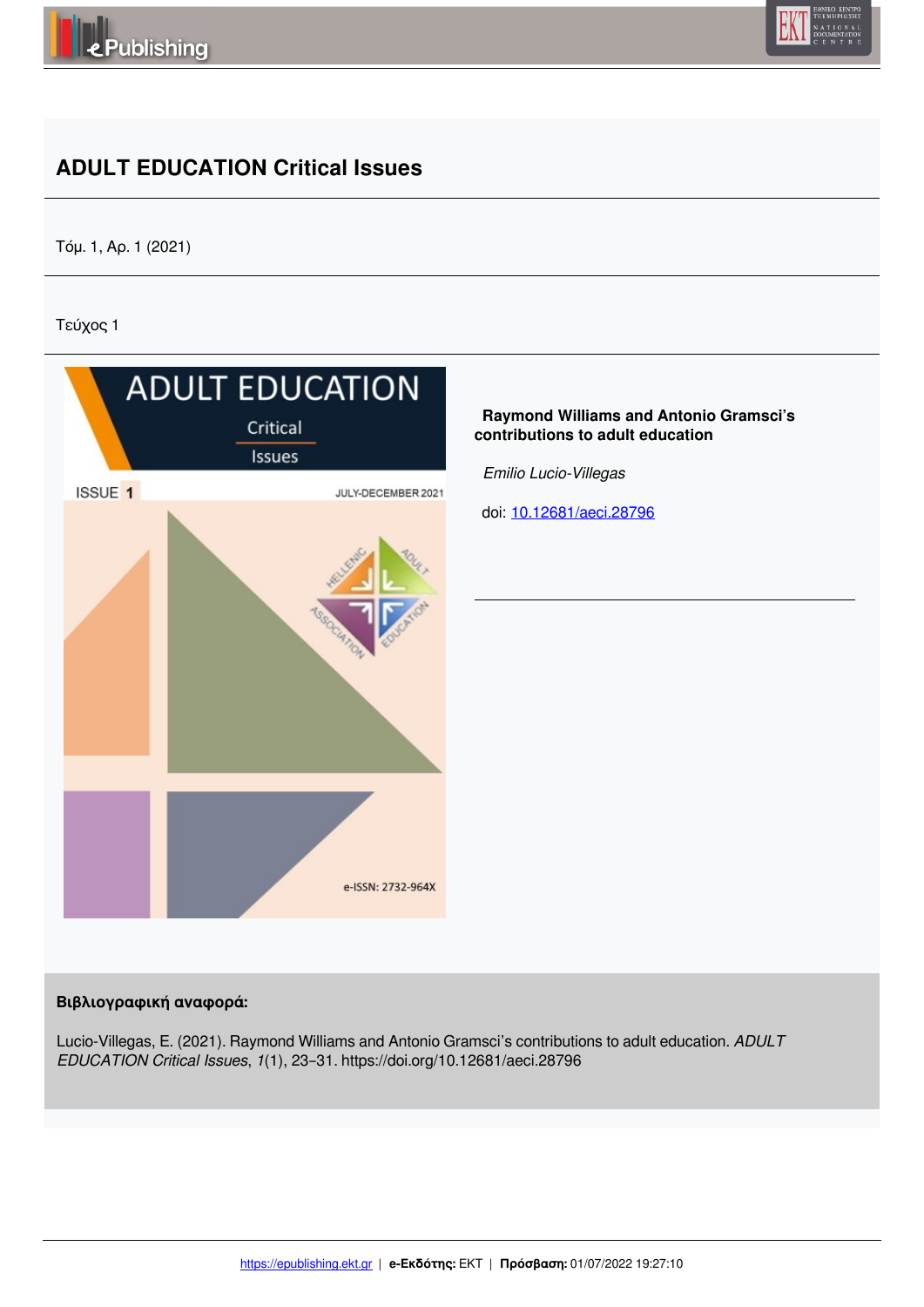## **Raymond Williams and Antonio Gramsci's contributions to adult education<sup>1</sup>**

#### **Emilio Lucio-Villegas**

University of Seville, Spain, elucio@us.es

#### **Abstract**

This time is characterised by the policies and practices of Lifelong Learning. Against this process of dehumanisation, it could be important to 'revisit' some authors that enlighten us on how to recuperate an emancipatory adult education, valuable for developing critical thinking about the daily life of individuals and/or communities. In this direction, Raymond Williams and Antonio Gramsci offer us some interesting ideas. Even though they both lived in different countries and in different historic moments, they hold some common points related to a definite view of adult education. I am going to focus on three: the role of the educator, the notion of hegemony and the culture(s). In the conclusions, I will reflect on the contribution of these two thinkers to break the hegemonic view that seems to have reduced adult education to a marginalised niche. Reflecting on their contributions, mostly related to the role of the educator and the notion of culture as the core of adult education, it could be possible to recuperate the emancipatory power of adult education.

**Keywords**: adult education, critical awareness, culture, educator, hegemony.

#### **1. Introduction**

Lifelong Learning cannot be considered a theory, or a new knowledge; it is a whole corpus of policies, regulations and practices developed which has homogenised and reduced - in the framework of the neoliberal agenda - the rich European tradition of a diverse adult education to a learning focused on providing some skills to an individual only considered as a worker and consumer. From the Memorandum of Lifelong Learning (EU, 2000), the education to achieve a rich and productive social life, to become a citizen, for becoming a person, has been lost in the mainstream of the necessities of manpower for private companies. Perhaps, it could be interesting to reflect and establish links between these policies and the growing significance of fascist parties in some countries in Europe, the increase of xenophobia, the negation of the Holocaust, and the abandon of an education that enables people to confront and understand the challenges of a changing society.

One of the major characteristics of Lifelong Learning is related to the shift in the main objectives of the educational policies. In 'A Memorandum on Lifelong Learning' (EU, 2000) one of the goals was defined as "promoting active citizenship and promoting employability [as] equally important and interrelated aims for lifelong learning" (p. 4). Seven years later, the document 'It is always a good time to learn' affirmed: "A key element of the agenda proposed in Lisbon [the document previously cited] was the promotion of employability and social inclusion through investment in citizens' knowledge and competences at all stages of their lives" (EU, 2007, p. 2).

 $1$  This article is based on a paper presented to the online conference 'Adult Education in Global Times' celebrated in June 2021.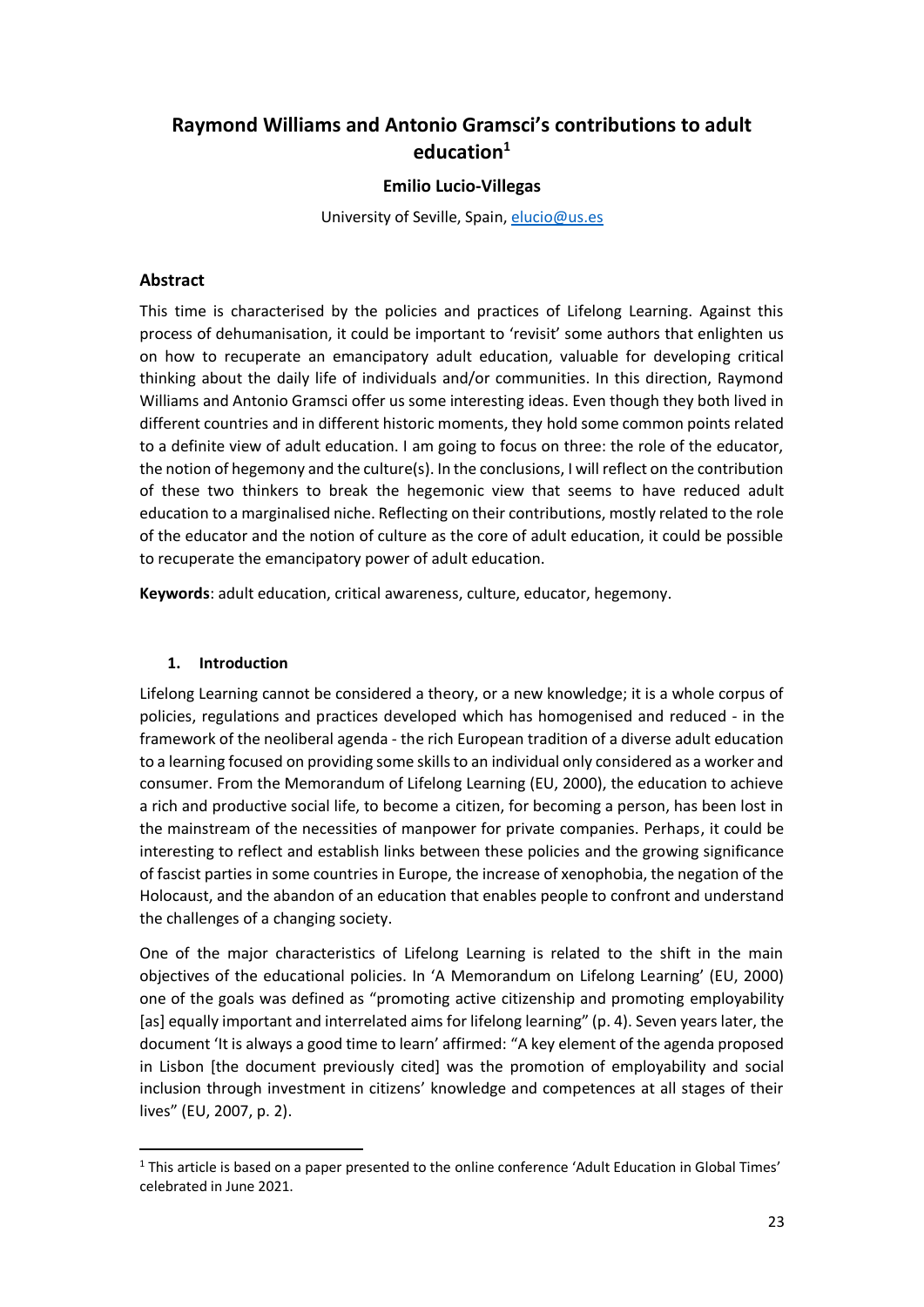Language is a form of hegemony, and it is possible to analyse how words such as citizenship, education or educator – now they are alluded to as practitioners, counsellors, etc. – are not present in the documents referring to Lifelong Learning. On the contrary, we witness the use of an entrepreneurial language in the field of education. New words such as investment, skills, competences, are now present in the discourse. As Lima (2000) states:

*In education, managerial speeches have been occupying the position which was previously assumed by educational theories and pedagogical thinking, building narratives of managerial type that legitimise a new social order based on the market and in the private and productive sectors, in the economic competition, and in the clientcentred management.* (p. 243)

Two more ideas seem to be important in defining the current state of adult education in Europe. On the one hand, policies and practices of Lifelong Learning have reduced the diversity of adult education – that is one of its characteristics (Lima & Guimarães, 2011, Gelpi, 2004). The last affirmed: "Adult education in Europe seems to have progressively forgotten its history made of fighting, resistances and creativity, and have transformed it into an instrument of power only used for individual development and the logic of the market" (Gelpi, 2004, p. 153).

On the other, it is important to stress that the aims of education are now situated in the labour market. As Dewey ([1916] 1995) pointed out, learning and teaching are not mere resources. The aims of education must be education itself and not external objectives.

In this scenario, and taking into account an educational model that is shaping the whole thought on adult education, it could be important to reassess some of the key ideas of these two intellectuals and reflect on their contributions to (re)consider adult education as a tool for emancipation.

To approach their contributions, I am going to focus on three concepts: the role of the educator, the concept of hegemony in helping create a social consensus, and, finally, culture(s). In some ways, the three – above all the last two – are interconnected. After this, I will present two experiences that enlighten us on the possibilities of another adult education. Finally, I will point out some contributions of both to recuperate an adult education committed to the development of people and communities.

#### **2. Exploring Raymond Williams and Antonio Gramsci**

Raymond Williams was born in Pandy, Wales in 1921. He was an adult educator, university teacher and novelist. In fact, his most famous novel, 'Border Country', is a kind of autobiography. His father was a railway worker - a signalman. He attended classes from elementary school to university. After he served in the British army during the Second World War, he became a staff tutor and worked for the Workers' Educational Association (WEA) until he joined the University of Cambridge where he became Professor of Modern Drama. He died in 1988.

Antonio Gramsci was born in Sardinia in 1891. This was a rural environment marked by a high level of illiteracy and superstition. Gramsci went to Torino to study in the University and he joined cultural and worker movements. Torino was – in that moment – the most important industrial city in Italy, and the birthplace of the working-class movement in the country, because of FIAT. He experienced the Russian Revolution and the defeat of the working class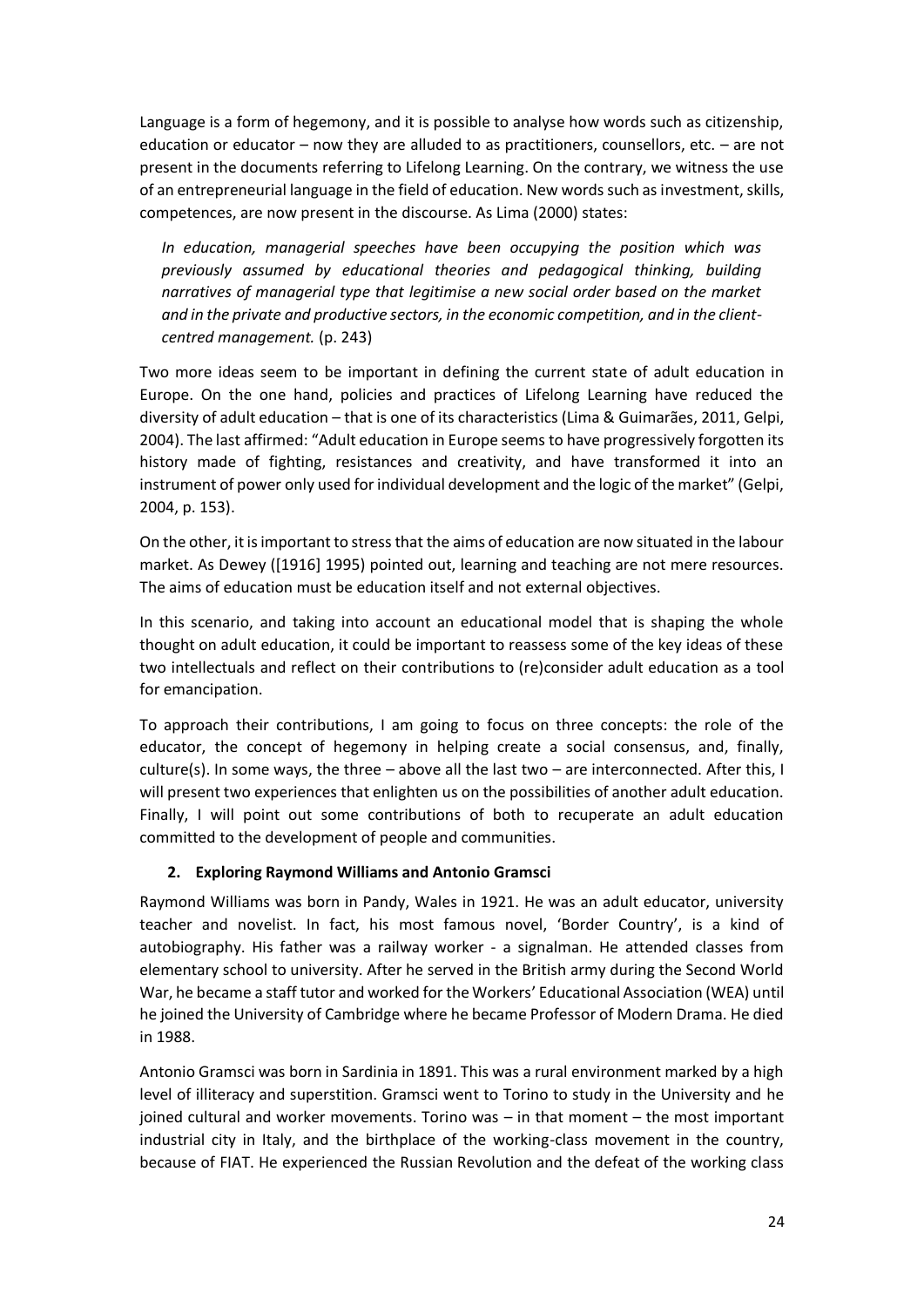in Italy. Reflecting on this defeat, Gramsci edified his political theory. He was incarcerated by the fascist regime and, after being released from prison, died in 1937.

### **2.1 The Educator**

According to Gramsci, there are two different types of intellectuals. 'Traditional intellectuals' – for instance, priests, but also teachers - are intellectuals "employed in the service of the dominant forces" (Coben, 1995, p. 42). They represent the traditional world of landlords and rural society. A second category are the 'organic intellectuals', considered necessary for establishing the most favoured conditions for expanding the thinking of their social class. The 'organic intellectual' is a master in organising social life and legitimation. Organic intellectual are builders of thought, either for the bourgeois or for the working class.

However, it is important to clarify that, even for Gramsci, every person is an intellectual, but only some of them hold this role in society. These people, with the role of intellectuals, are those who are renovating both the social and physical world and building a new concept of it.

Two powerful ideas emerge. On the one hand, if every person is an intellectual, this means that everybody can reflect and understand the surrounding world. Second, is the fact that the 'organic intellectual', as mentioned above, shapes the world and, in some ways, creates the meanings through which people perceive their world. Giroux (1990) – among others - has developed the notion of the educators as 'transformative intellectuals' that is linked to democratic schools. One of the aims of this 'transformative intellectual' is to empower the students to critically interpret the world and change it.

In 'An Open Letter to WEA Tutors', Raymond Williams starts by affirming that his work as an adult educator "has been a good job, but always, as for most tutors, it has been more that a job" ([1961] 1993, p. 222). This 'more than a job' is to maintain "the organisation of social justice, and the institutions of democracy" (p. 223). To achieve this social justice in the background of democracy, people "should be highly educated" (p. 223).

In connection to Gramsci's affirmation that every person is an intellectual, and referring to WEA, Williams considered that adult education "stands for an educated democracy, not for a newly mobile and more varied elite" ([1961] 1993, p. 223). In some ways, Williams also believed that every person is a philosopher, holding knowledge. "I have discussed D.H. Lawrence with working miners; discussed methods of arguments with building workers; discussed newspapers with young trade unionist; discussed television with apprentices in training [...] I have learned as much as I taught" (Williams, [1961] 1993, p. 224).

What could be the methodology used for an educator such as that proposed by either Williams or Gramsci? Both agree that it should be a method that potentiates critical awareness. To Williams, focused on the teaching of literature to adult learners, the educator has to be more concerned with developing "their powers of understanding and discrimination in what they heard and what they read [to engage the learners in a] richer social participation and improved a more vigorous popular culture" (McIllroy, 1993, p. 288). And this can only be done if "the tutor becomes far more passive and the class more active and study-centred" (Ibid.).

To Gramsci, focused on the political education, the educator is a creator of counterhegemony. This building can be organised in different sites of social practices that can be transformed in sites of adult learning: workplace, cultural centres, or even in prison. But education is always an attempt to organise critical political awareness and to improve basic education for all (Mayo, 2010).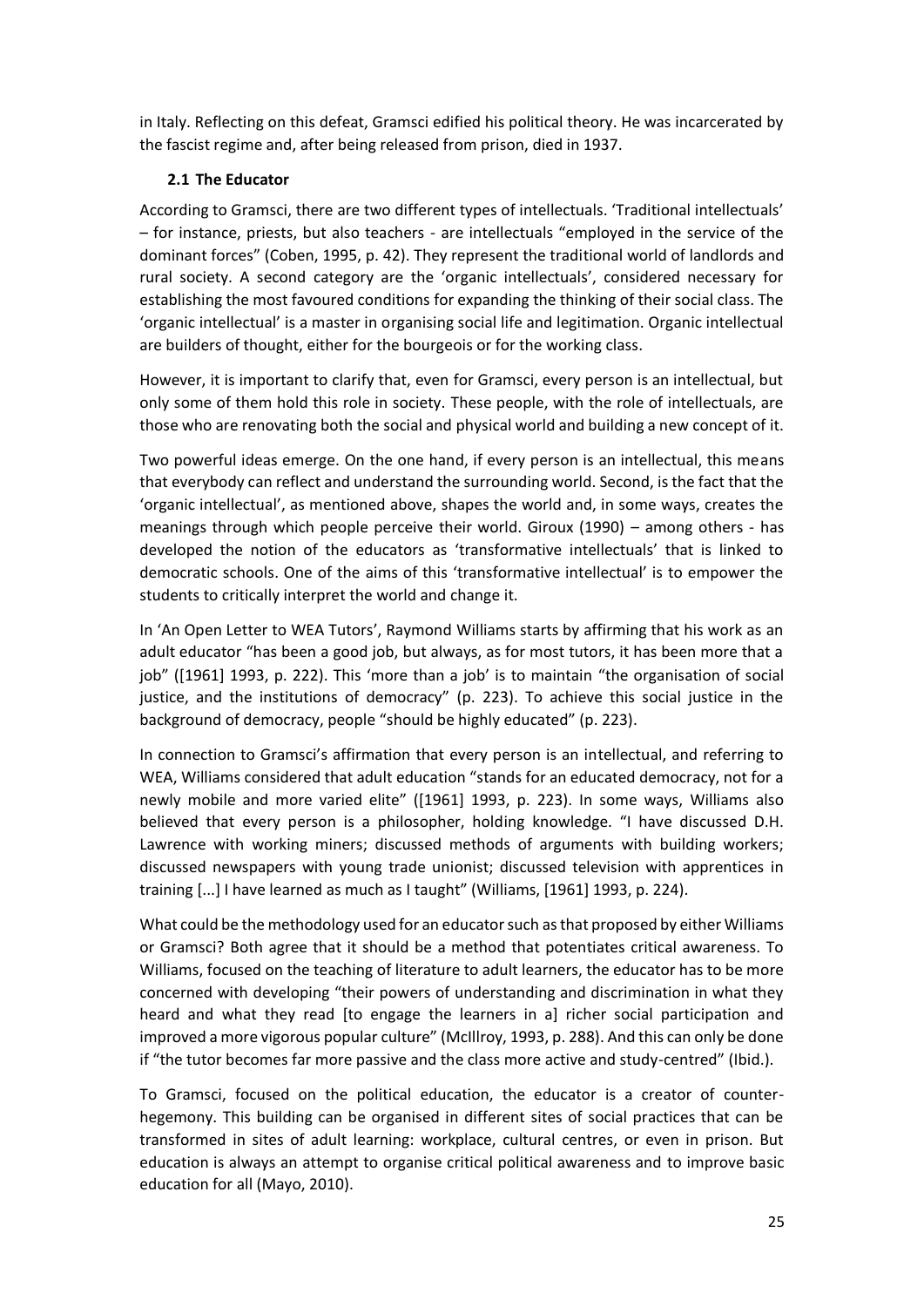#### **2.2 Hegemony**

If adult educators are 'organic intellectuals' helping to both build and critically analyse the surrounding environment, it is important to say something about the building of the representation of the world, and how this construction sculpts the mentality of common people. This is the role of the hegemony. According to Williams (1977),

*Hegemony is then not only the articulate upper level of 'ideology', not are its forms of control only those ordinarily seen as ´manipulation' or 'indoctrination'. It is a whole body of practices and expectations over the whole of living: our senses and assignments of energy, our shaping perceptions of ourselves, and our world.* (p. 110)

Hegemony is always a process, and this idea of process allows us to add and confront other processes that also shape our perceptions in a different way: the emergent and alternative hegemonies, usually called counter-hegemonies.

Important here is the fact that individuals "always take part in a specific social group, precisely that one where people are sharing a same approach of both thinking and acting" (Gramsci, 1974b, p. 365). Thus, the process of building a hegemonic thought means to create a concept of life, choose a sphere of activity, and "participate actively in the creation of the history of the world" (Gramsci, 1974a, p. 62). Gramsci considered that hegemony means a permeation in society of an entire system of values, attitudes, etc., that have the mission of supporting the dominant power relations in each historic moment (Burke, 1999, 2005) or facilitating the changes in a specific society in a particular historical moment.

According to Gramsci, hegemony is a form of cultural direction, "ruling by consent and not simply through force" (Mayo, 2010, p. 22). Hegemony could be observed in a very clear manner in the case of language that I already mentioned in the introduction. In this sense, it can be affirmed that culture(s) and hegemony are closely connected to the building  $-$  or not of a democratic society. As Williams (1984) affirmed:

*If man [sic] is essentially a learning, creating and communicating being, the only social organization adequate to his nature is a participating democracy in which all of us, as unique individuals, learn, communicate and control. Any lesser, restrictive system is simply wasteful of our true resources; in wasting individuals, by shutting them out from effective participation, it is damaging our true common process* (p. 118).

The most important derivation from the idea of hegemony is that, for Gramsci – but also for Williams – politics is a form of pedagogy: "To take power without violence is only possible when the proletariat have finished the work of technical preparation and social education that it would be the revolutionary method" (Gramsci & Bordiga, 1977, p. 111).

#### **2.3 Culture(s)**

It could be considered the major concept in either Gramsci's or Williams' works, and it is connected to hegemony. In fact, I think that it is the central concept to an adult education that aspires emancipation. According to Williams, we have to talk about cultures in plural. Quoting Herder, he stated: "Is then necessary [...] to speak of 'cultures' in the plural: the specific and variable cultures of different nations and periods, but also the specific and variable cultures of social and economic groups within a nation" (1985, p. 89).

Gramsci differentiated between low and high culture and considered that low culture could be a form of domination. As Diaz Salazar (1991) states,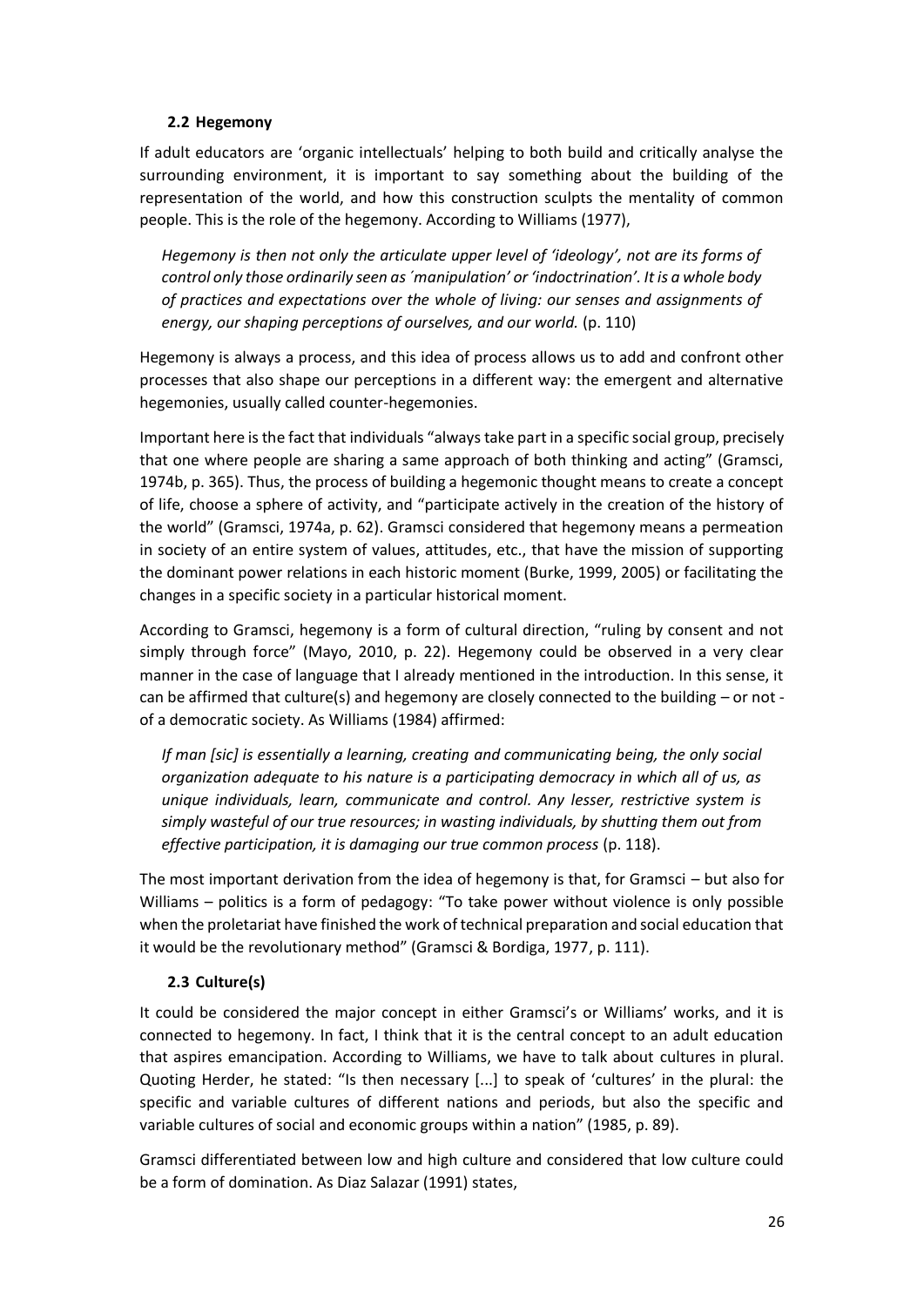*Folklore, understood as an idea of the world and of the life of common people in society, is made singular because of its opposition and counter-opposition to the 'cult', 'official' and hegemonic idea of a specific society, and because of its non-systematic, contradictory and politically disorganised character* (p. 153).

Another concept common to both authors is popular culture. Diaz Salazar (1991), following Gramsci, considers that "Popular culture is the starting point for the development of a new political awareness […]. This process demands an appropriate pedagogy and wants to consider the progressive elements of the culture, and the creative popular soul" (p. 160). Ultimately, as Williams affirmed, "Popular culture [...] presenting knowledge in generally accessible ways" (1985, p. 23).

Gramsci also differentiated between common sense and good sense. 'Common sense' holds contradictory elements. But, in Gramsci's conception, also contains elements of 'good sense' in a distorted and fragmentary view of the world. It is a conception of the world, which is developed and absorbed uncritically (Borg, Buttigieg & Mayo, 2002).

Finally, it is important to stress that, for Gramsci,

*Creating a new culture does not mean one's individual 'original' discoveries. It also, and most particularly, means the diffusion in a critical form of truths already discovered, their 'socialisation' as it were, and even making them the basis of vital action, an element of co-ordination and intellectual and moral order* (In Mayo, 2010, p. 31).

Are these contributions present in the 'real' world? What experiences can enlighten us in this direction? I am going to describe a historic experience related to culture – *The Misiones Pedagógicas* – and a current micro-experience related to the recovery of the memory of people in their own neighbourhood.

#### **2.3.1 The 'Misiones Pedagógicas'**

Tiana (2021) defined this experience with the following words:

*In Spain, between the years of 1931 to 1936 an original and interesting popular educational experience was developed. Some people, mainly younger, most of them connected with teaching activities, together with writers and artists, went across Spain bringing books, music, copies of paintings, projectors, films, plays, and puppets to places and villages, some of them still very isolated. In these places, they organised exhibitions, theatres, teaching keynotes, public sessions of reading, they worked and played with children and their teachers, and lived together with villagers. After some days, they returned to their homes after planting the seeds of education and culture, as well as leaving books and records in the schools. This lasted for a five-year period and in different seasons of the year* (p. 15).

There is no better explanation of this process. The same author refers to the methodology of the experience that he names 'recreational school' to stress that it was opened to a diversity of cultural events and activities to break the isolation of Spain's hinterland.

This diversity of activities can be summarised as follows (Tiana, 2021): i) the study of the natural environment through keynotes, exhibitions, etc.; ii) the 'socialisation' of fine arts with exhibitions of copies of great paintings; iii) the organisation of public readings and listening to music – popular and classic, live or on records, iv) the use of the cinema; v) citizenship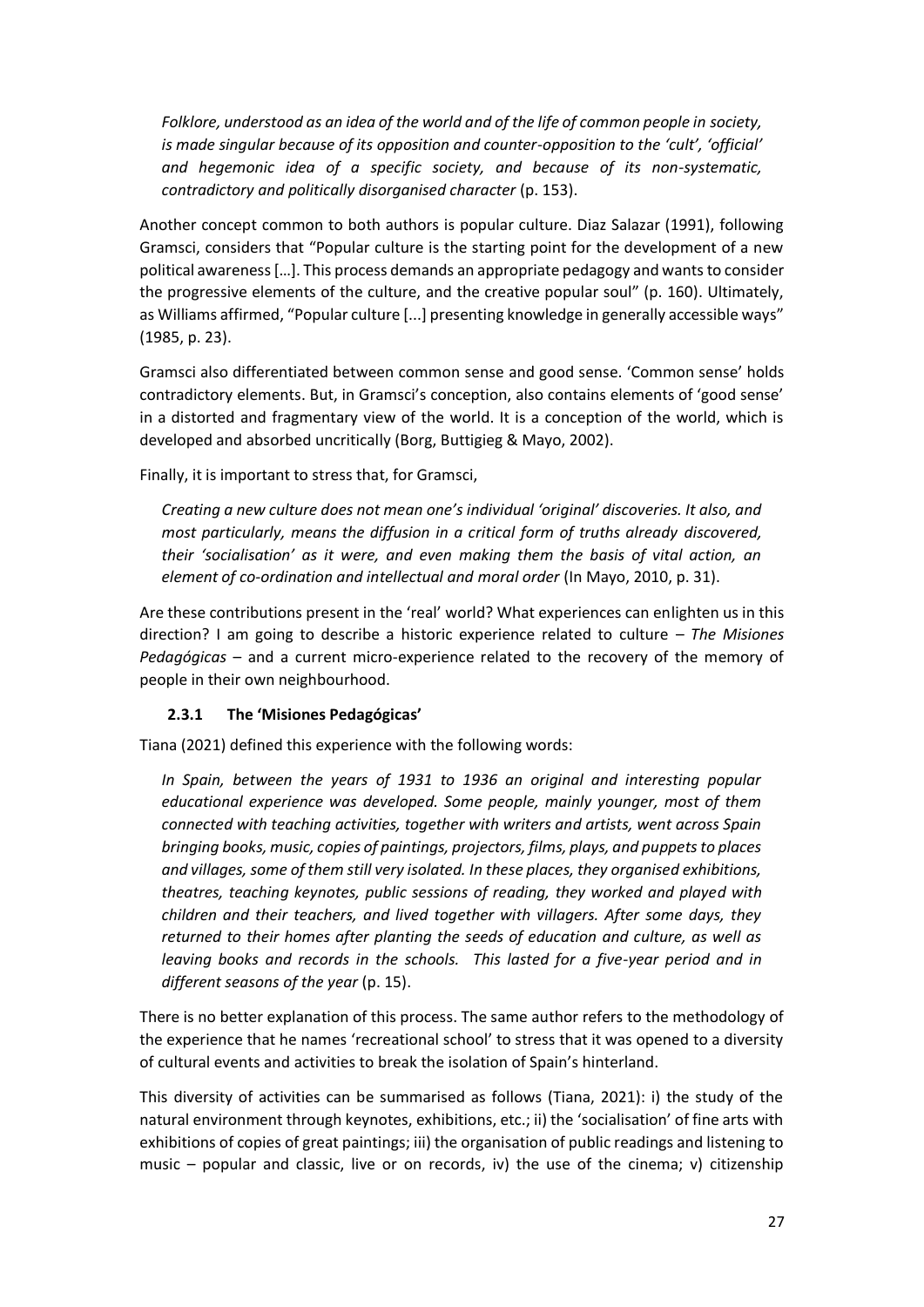education focused on people's rights and the principles of the republic; vi) activities to encourage people to read, mainly by the organisation of public libraries in small villages; and viii) actions devoted to teacher training.

Participation in the 'Misiones Pedagógicas' was not only of those related to education. We can highlight individuals such as the poet Luis Cernuda, the philosopher Maria Zambrano or the playwright Alejandro Casona, among others. Most of them went into exile when the fascists won the Civil War, and the dictatorship began.

Finally, it can be affirmed that the 'Misiones Pedagógicas' presented a triple dimension. First, by defining a specific model of education and practice, as I already mentioned; second, because it was a great effort in terms of cultural action and communication; and third, it carried a strong political implication to reinforce democracy and the Republic (Tiana, 2021).

#### **2.3.2 The workshop for recovering the historic memory**

This is the work done by a group of adult learners that are recovering the memory of the people retaliated by the dictatorship. It is done in the scope of the history of their own neighbourhood and the whole country.

The workshop started functioning in 2004 by collecting life stories of repression, incomplete education, precarious jobs, poverty, or migration. López Luna (2011) considers that the defining moment for the beginning was an interview with a woman that had lost her father at the very beginning of the Civil War, when she was only 5 years old. She expressed her nervousness and difficulties in conveying her memories and feelings related to those years.

The workshop - organised and managed by adult learners - has developed three different research projects. The first was focused on collecting histories from people living in the time of the Spanish Civil War, and the early years of the dictatorship. 10 interviews were done and organised around three main generative themes: a) repression either in the Civil War or during the dictatorship, b) education, and c) work in the post-war period. Dissemination was done in public presentations – in some cases it was the first time that some of these persons talked in public - in diverse places: adult education schools, secondary schools, community centres and the university. Audio-visual material was organised to systematise these public presentations.

The second research was undertaken by collecting 14 life stories. They are related to the last years of the dictatorship and the period known as *La transición:* the process of recuperating democracy between 1975 – the death of the dictator – to 1978 – when the democratic constitution was enacted. The generative themes that arose during a dedicated process of organising and analysing the interviews were: a) the processes of migration – a consequence of the previous research, b) the first massive workers' strikes, c) the birth of democratic trade unions (even in the age of the dictatorship), d) the social and political militancy either in clandestine political parties, or in the first neighbourhood associations, and e) the condition of women. Dissemination of this research started with a public presentation in a community theatre in the district. Then, it was presented in diverse places, as mentioned above.

At present, the workshop is involved in new research related to one of the most important textile factories in the city. This factory is also significant to the history of the district and in the history of the workers' movement in the city.

According to López Luna (2011) there are a variety of achievements emerging from the research process. On the one hand, participants in the workshop were enabled to acquire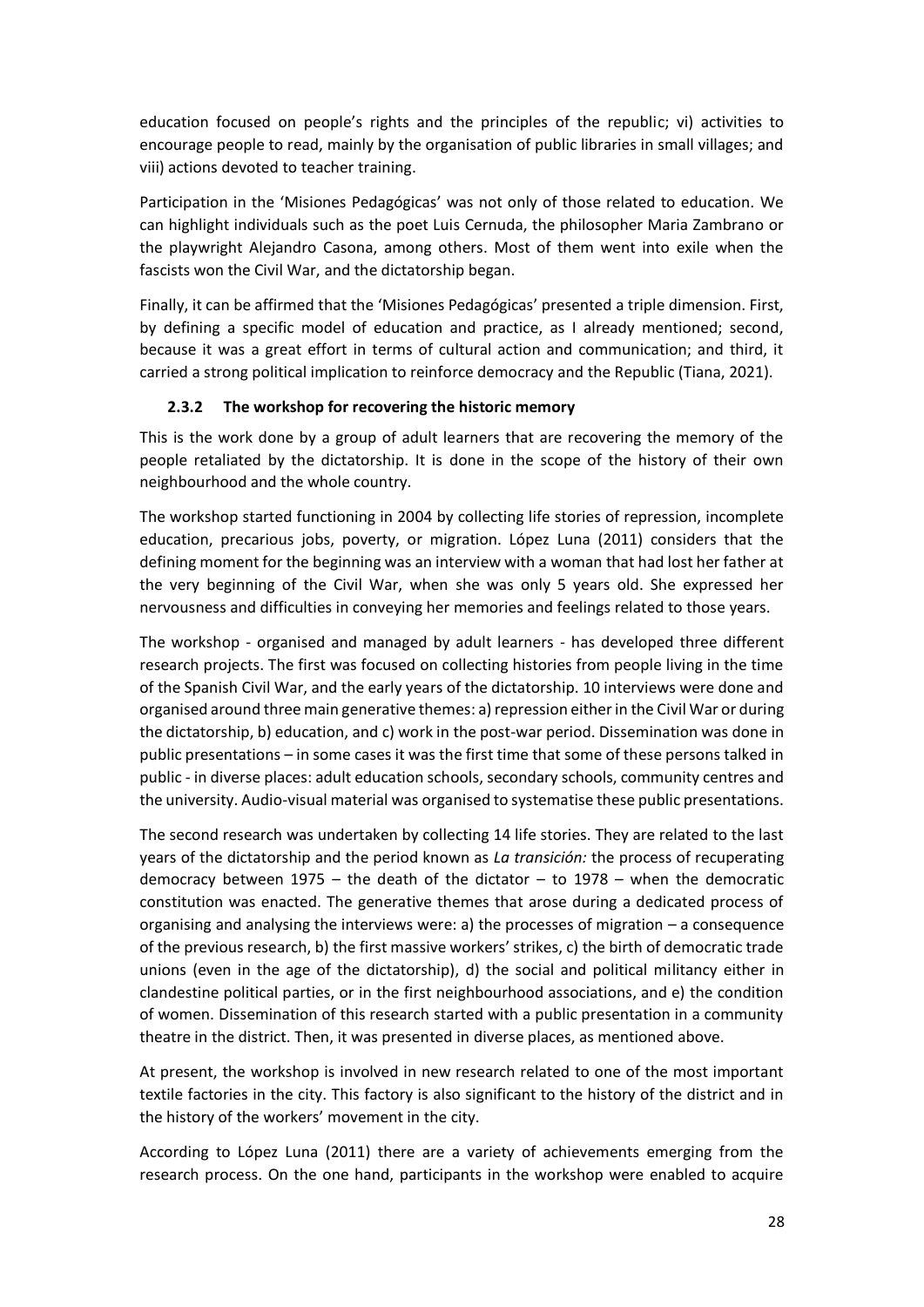some learning on how to conduct research. Another achievement is related to the acquisition of tools for expressing themselves orally. For instance, their public presentations showed them how to communicate their research findings. Also, they employed creativity when preparing the public presentation by including music and poetry.

#### **3. Conclusions**

After these experiences, that can be related to the key subjects presented in the article, I will focus on two major ideas to delineate Williams and Gramsci's contributions for adult education.

Culture is the core of adult education. The problem, sometimes, is that popular culture - the culture that common people hold - could be more an element of alienation than liberation. This is the case of the magical awareness described by Freire (1970): a system of beliefs that maintain people in a state of alienation and does not allow them to explain the surrounding world. Gramsci considered that popular culture is, sometimes, full of superstition and, for that, does not let people to create an alternative hegemony. It has to be distilled from these elements of superstition.

In this direction, the concept of criticism drawn on by Williams could be a response to. Starting from the culture of common people, it improves the understanding of the surrounding reality. According to Williams, criticism is a conscious reaction "including, as often as necessary, positive or negative responses, a definitive practice, in active and complex relations with its whole situation and context" (1985, p. 86). As Welton (1982) states, it is the possibility to think about things beyond the simple collection of data.

It is important not to forget that culture is a symbolic structure that enables people to understand and to be situated in the world (Geertz, 1987). According to Cole (2008), the most important lesson for educators, deriving from Williams' thought, is their deep and continuous emphasis that he placed upon culture as both a constitutive element of society as a potential means for organising social transformation.

Against the hegemonic idea – due to the policies and practices of Lifelong Learning – that the educator is simply an accompanying person, it is compulsory, and urgent, to recover the notion of an educator that helps and supports people. Freire (1984) said that we can differentiate between different type of educators only by the use that they make of a slide projector. The concept of 'organic intellectual' is very useful here. First because, as Williams affirmed, organic as itself, "indicated certain kinds of relationship" (1985, p. 227). Second, because he or she is a person that elaborates the ideas of their social group. Intellectuals are not neutral; they address important issues concerning private and social life and they choose some options and not others in a process plenty of ethical elements.

Both Williams and Gramsci are committed to the education of the working class. Instead of the obsession with a training for a job, both consider that an educated working-class is the guarantee of democracy. The last summarised this idea:

*The system of workers democracy… would shape and discipline the masses, would be a fantastic school of political and administrative experience, would be the framework of the masses, building in them the habit of tenancy and perseverance, building in the masses the habit of considering themselves an army in the battlefield, in need of a strong cohesion if it does not want to be destroyed and reduced to slavery* (Gramsci & Bordiga, 1977, p. 70).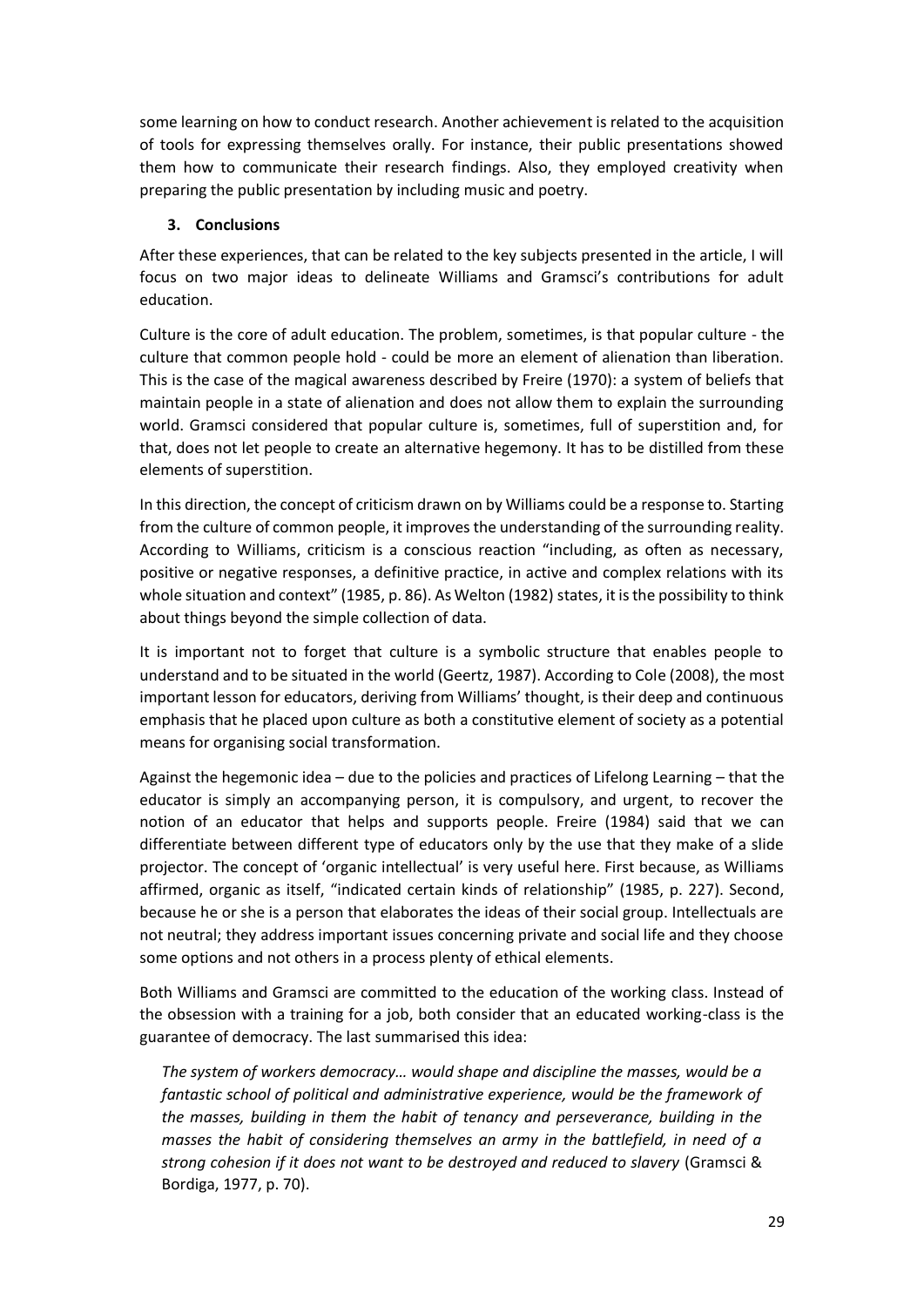#### **References**

- Borg, C., Buttigieg, J.A., & Mayo, P. (2002). Gramsci and the Unitarian School. Paradoxes and Possibilities. In C. Borg, J.A. Buttigieg & P. Mayo (Eds.) *Gramsci and Education*. Lanham, MD: Rowman & Littlefield.
- Burke, B. (1999, 2005) Antonio Gramsci, schooling and education. *The encyclopedia of pedagogy and informal education.* [http://www.infed.org/thinkers/et-gram.htm. Retrieved: February 16, 2020].
- Coben, D. (1995). Revisiting Gramsci. *Studies in the Education of Adults*, *27*(1), 36–51.
- Cole, J. (2008). Raymond Williams and education a slow reach again for control. *The encyclopedia of pedagogy and informal education*. [https://infed.org/mobi/raymondwilliams-and-education-a-slow-reach-again-for-control/. Retrieved: February 4, 2020]

Dewey, J. ([1916] 1995). *Democracia y Educación*. Madrid: Morata.

Diaz Salazar, R. (1991). *El proyecto de Gramsci.* Barcelona: Anthropos.

- European Union (2000). *Commission Staff working paper. A Memorandum on Lifelong Learning.* Brussels, Belgium: European Union. SEC (2000) 1832.
- European Union (2007). *It is always a good time to learn.* Brussels, Belgium: European Union. COM (2007) 558 final.
- Freire, P. (1970). *Pedagogy of the Oppressed*. New York: The Continuum Publishing Company.
- Freire, P. (1984). *La importancia de leer y el proceso de liberación*. Madrid: Siglo XXI.
- Gelpi, E. (2004). *Trabajo Futuro. La formación como proyecto político*. Xàtiva: Edicions del CREC.
- Geertz, C. (1987). *La intepretación de las culturas*. Barcelona: Gedisa
- Giroux H. (1990). *Los profesores como intelectuales. Hacia una pedagogía critica del aprendizaje*. Barcelona: Paidós.
- Gramsci, A. (1974a). *La formación de los intelectuales*. Barcelona: Grijalbo.
- Gramsci, A. (1974b). *Antología*. Madrid: Siglo XXI.
- Gramsci, A., & Bordiga, A. (1977). *Debate sobre los Consejos de Fábrica.* Madrid: Anagrama.
- Lima, L.C. (2000). Educação de Adultos e construção da cidadania democrática: Para una crítica do Gerencialismo e da educação contabil. In L.C. Lima (Org.), *Educação de Adultos. Forum I* (pp. 237-255). Braga: Universidade do Minho.
- Lima, L., & Guimarães, P. (2011). *European strategies in Lifelong Learning. A critical introduction*. Opladen & Farmintong Hills, MI: Barbara Budrich Publishers.
- López Luna, J.M. (2011). L'oubli est plein de mémoire. Récupération de la mémoire historique et éducation populaire. In J. González Monteagudo (Ed.), *Les histories de vie en Espagne. Entre formation, indentité et memoire.* (pp. 253-288). Paris: L'Harmattan.